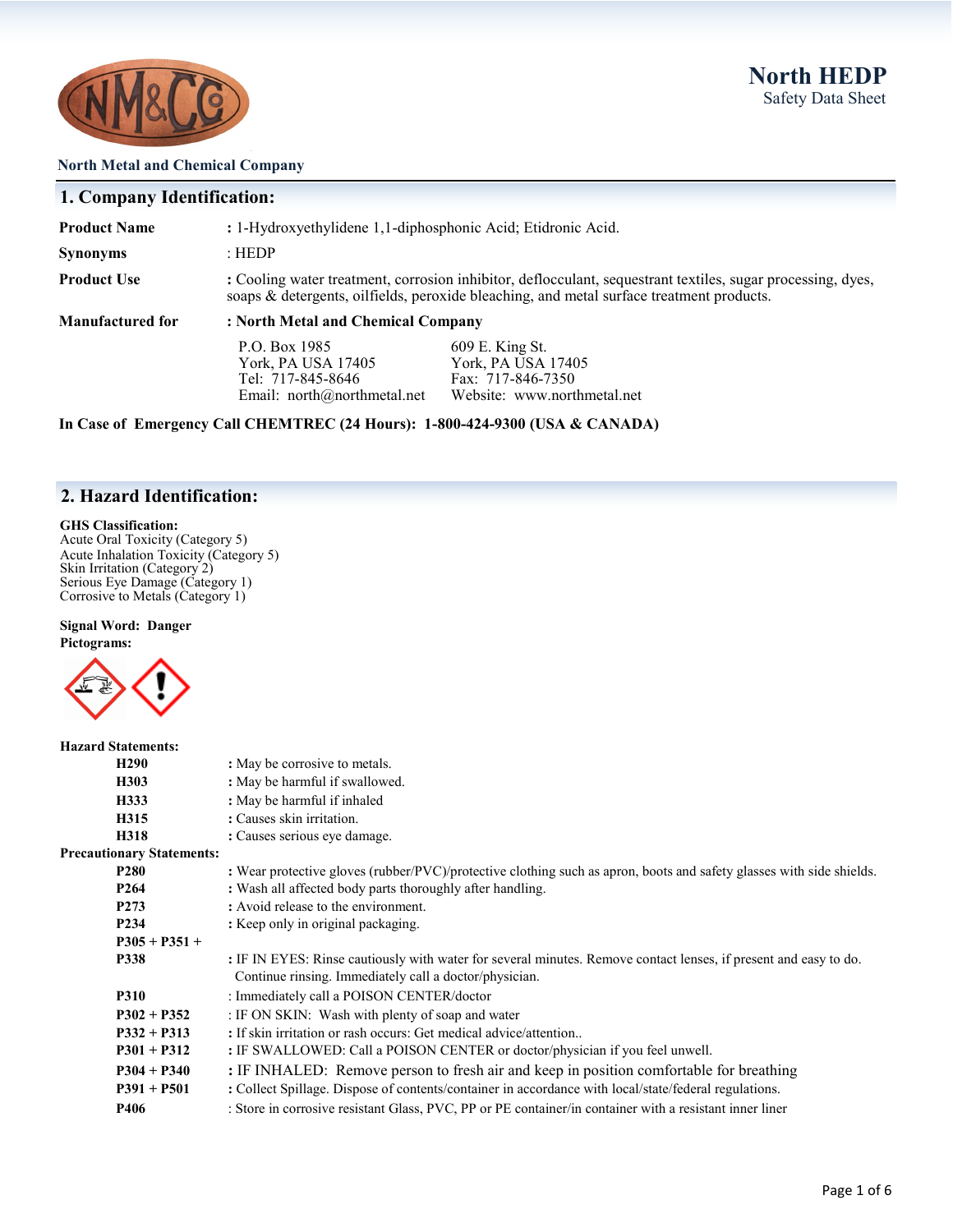### **3. Composition/Information on Ingredient:**

| <b>Chemical Name</b>    | : 1-Hydroxy Ethylidene 1,1-diphosphonic Acid, HEDP, EtidronicAcid. |
|-------------------------|--------------------------------------------------------------------|
| <b>Chemical Family</b>  | : Organophosphates                                                 |
| <b>Chemical Formula</b> | : $C_2H_8O_7P_2$                                                   |
| <b>EC</b> Number        | $: 220 - 552 - 8$                                                  |

| Substance:                                 | <b>CAS Number:</b> | Hazard                   | Compo. $(\% )$ |
|--------------------------------------------|--------------------|--------------------------|----------------|
| 1-Hydroxy Ethylidene 1,1-diphosphonic Acid | 2809-21-4          | See Section 2            | $58 - 62$      |
| Water                                      | 7732-18-5          | $\overline{\phantom{a}}$ | $38 - 42$      |

### **4. First Aid Measures:**

| <b>Eyes</b>                                                                                         | : Flush skin with running water for at least fifteen minutes. Remove any contact lenses. Get medical aid/<br>attention immediately.                                                                                                                                                                                                            |  |
|-----------------------------------------------------------------------------------------------------|------------------------------------------------------------------------------------------------------------------------------------------------------------------------------------------------------------------------------------------------------------------------------------------------------------------------------------------------|--|
| <b>Skin</b>                                                                                         | : Remove contaminated clothing. Wash skin with plenty of running water and soap. Get medical attention/<br>aid if irritation persists. Contaminated clothing should be washed before use.                                                                                                                                                      |  |
| Ingestion                                                                                           | : If the product is swallowed, first rinse mouth. Give large amount of water to drink. Call doctor/<br>physician/poison center immediately. Do not induce vomiting. Never give anything by mouth to an<br>unconscious person. If a person vomits, place him/her in recovery position. Aspiration may cause<br>pulmonary edema and pneumonitis. |  |
| <b>Inhalation</b>                                                                                   | : If safe to do so, remove individual from further exposure. Keep warm and at rest. If breathing has<br>ceased, give artificial respiration. Get medical attention/consult a physician.                                                                                                                                                        |  |
| Medical conditions likely to be aggravated by exposure: Pre-existing disorders of liver and kidney. |                                                                                                                                                                                                                                                                                                                                                |  |

**Note to Physician :** Treat symptomatically. **PPE for first responders :** Gloves and safety goggles are highly recommended.

### **5. Fire Fighting Measures: Flash Point (°C)** : Not available. **Flammable Limits : Not available. General Hazard :** Evacuate personnel downwind in-order to avoid inhalation of irritating and/or harmful fumes and smoke. **Extinguishing Media : Water spray, alcohol resistant foam, dry chemical powder or carbon dioxide. Appropriate for the surrounding area. Hazardous Combustion Products : Fire may cause evolution of corrosive vapors of phosphorous oxides as well as carbon oxides. Fighting Procedures :** Hazardous decomposition and combustion products such as phosphorous and carbon oxides can be formed if product is burning. Cool exposed containers with water spray to prevent overheating. **Fire Fighting Equipment:** Respiratory and eye protection are required for fire fighting personnel. Full protective equipment (bunker gear) and self-contained breathing apparatus (SCBA) should be used for all fires. Evacuate area and fight fire from safe distance or a protected location. Move fire-exposed containers, if allowable without sacrificing the safety of the firefighters. If possible, firefighters should control run-off water to prevent environmental contamination. **Sensitivity to Static Discharge** : Not sensitive. **Sensitivity to**

**Mechanical Impact** : Not sensitive.

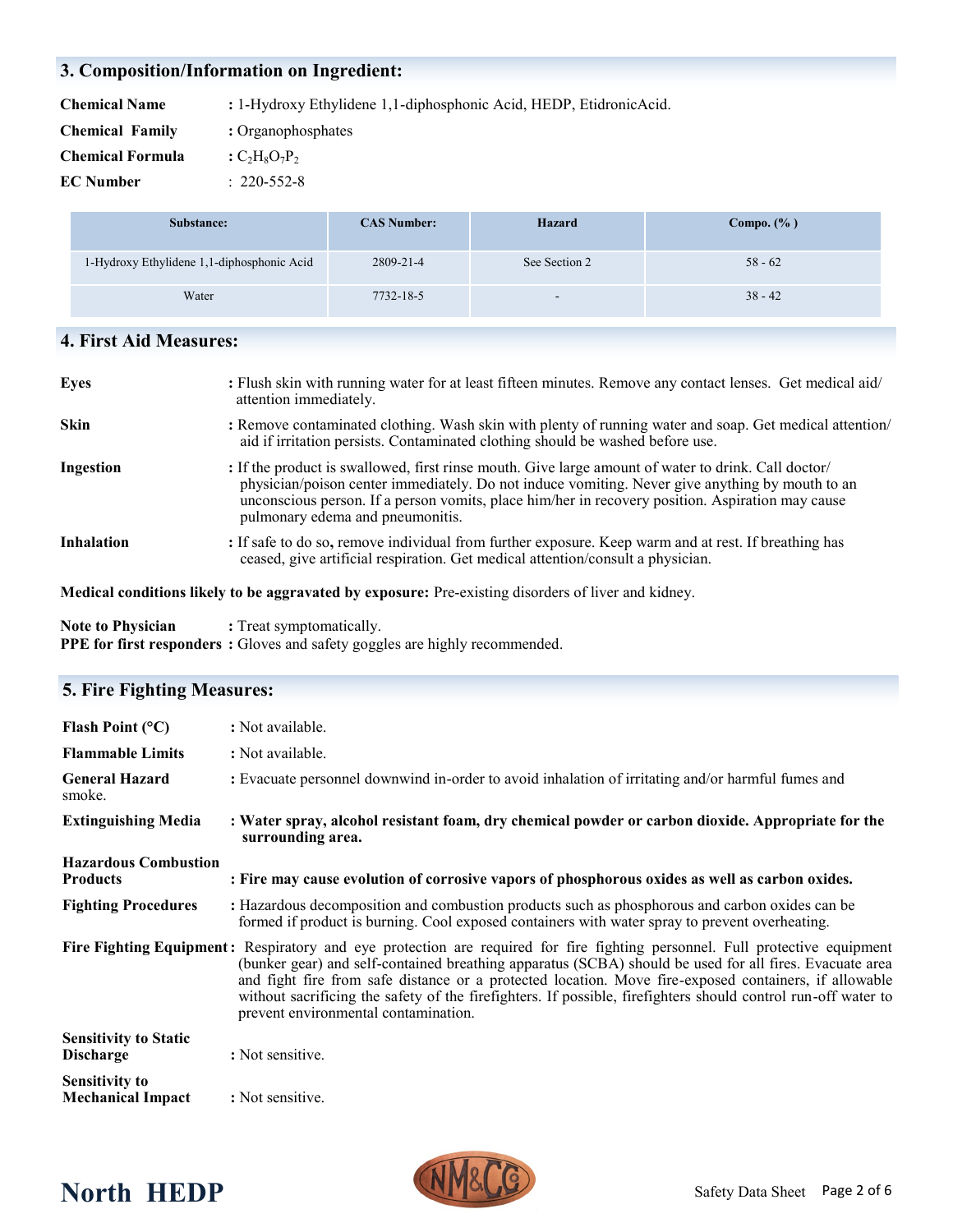### **6. Accidental Release Measures:**

| <b>Protective Gear for Personnel:</b> |                                                                                                                                                                                                                                                                                                                                                     |  |  |
|---------------------------------------|-----------------------------------------------------------------------------------------------------------------------------------------------------------------------------------------------------------------------------------------------------------------------------------------------------------------------------------------------------|--|--|
|                                       | For Small Spill : Safety glasses or chemical splash goggles, chemically resistant gloves (rubber), chemically resistant<br>boots, and any appropriate body protection to minimize direct contact to the skin. Wear respiratory<br>protection to avoid inhaling vapors.                                                                              |  |  |
|                                       | For Large Spill: Triple gloves (rubber and nitrile over latex), chemical resistant suit, boots, hard hat, full face mask/an air<br>purifying respirator (NIOSH approved). Self contained breathing apparatus must be worn in situations<br>where fumigant gas generation and low oxygen levels are a consequence of contamination from the<br>leak. |  |  |
| <b>Spill Clean-up Procedures:</b>     |                                                                                                                                                                                                                                                                                                                                                     |  |  |
|                                       | For Small Spill : In the event of a small spill, the spill should be contained with an absorbent pad and placed in a properly<br>labeled waste disposal container immediately. Do not use water for clean up. Do not let chemical/waste<br>enter the environment. Dispose as per instructions in section 13.                                        |  |  |
|                                       | For Large Spill : In the event of a large spill, contain the spill immediately and dispose the spill/waste according to state,<br>federal, and local hazardous waste regulation. Do not let chemical/waste enter the environment.                                                                                                                   |  |  |
| Environmental                         |                                                                                                                                                                                                                                                                                                                                                     |  |  |
| <b>Precaution</b>                     | : Water spill: use appropriate containment to avoid run off or release to sewer or other waterways.<br>Land spill: use appropriate containment to avoid run off or release to ground.<br>General precaution: remove containers of strong acid, alkali and incompatible materials from the release<br>area.                                          |  |  |
| <b>Release Notes</b>                  | : If spill could potentially enter any waterway, including intermittent dry creeks, contact local authorities.                                                                                                                                                                                                                                      |  |  |

### **7. Handling and Storage:**

| <b>Handling</b> | : Use appropriate personal protective equipment as specified in Section 8. Handle in a well-ventilated |
|-----------------|--------------------------------------------------------------------------------------------------------|
|                 | area. Handle in a manner consistent with good industrial/manufacturing techniques and practices.       |
|                 | Wash hands thoroughly with soap and water after use. Remove contaminated clothing and protective       |
|                 | equipment before entering eating areas.                                                                |
| $-$             |                                                                                                        |

**Storage : Store in a cool, dry well-ventilated area. Keep containers closed when not in use. Keep containers**  isolated from incompatible materials/conditions such as heat and ignition sources. Protect against physical damage and check regularly for leaks.

### **8. Exposure Controls and Personal Protection:**

**Engineering Controls** : Use appropriate engineering controls to minimize exposure to vapors/dust generated via routine use. Maintain adequate ventilation of workplace and storage areas. **Personal Protective Equipment** : Eyes and face: Wear safety glasses with side shields or face shield when handling this material. **Skin:** Avoid direct contact with skin. Wear chemically resistant gloves (PVC/rubber), apron, boots or whole chemically resistant bodysuit when handling this product. **Respiratory:** Avoid breathing vapor or mist. If risk of overexposure, use NIOSH approved respiratory protection equipment. If used, full face-piece replaces the need for face shield and/or chemical goggles. Consult the respirator manufacturer to determine the appropriate type of equipment for a given application. **Work Hygienic Practices:** Facilities storing or using this material should be equipped with emergency eyewash, and a safety shower. Good personal hygiene practices should always be followed.

#### **Exposure Limits:**

| Substance:                                | $CAS$ No.: | <b>OSHA STEL</b> | <b>OSHA PEL</b> | <b>ACGIH TLV</b> | <b>ACGIH STEL</b> |
|-------------------------------------------|------------|------------------|-----------------|------------------|-------------------|
| 1-Hydroxyethylidene 1,1-diphosphonic Acid | 2809-21-4  | N/A              | N/A             | N/A              | N/A               |

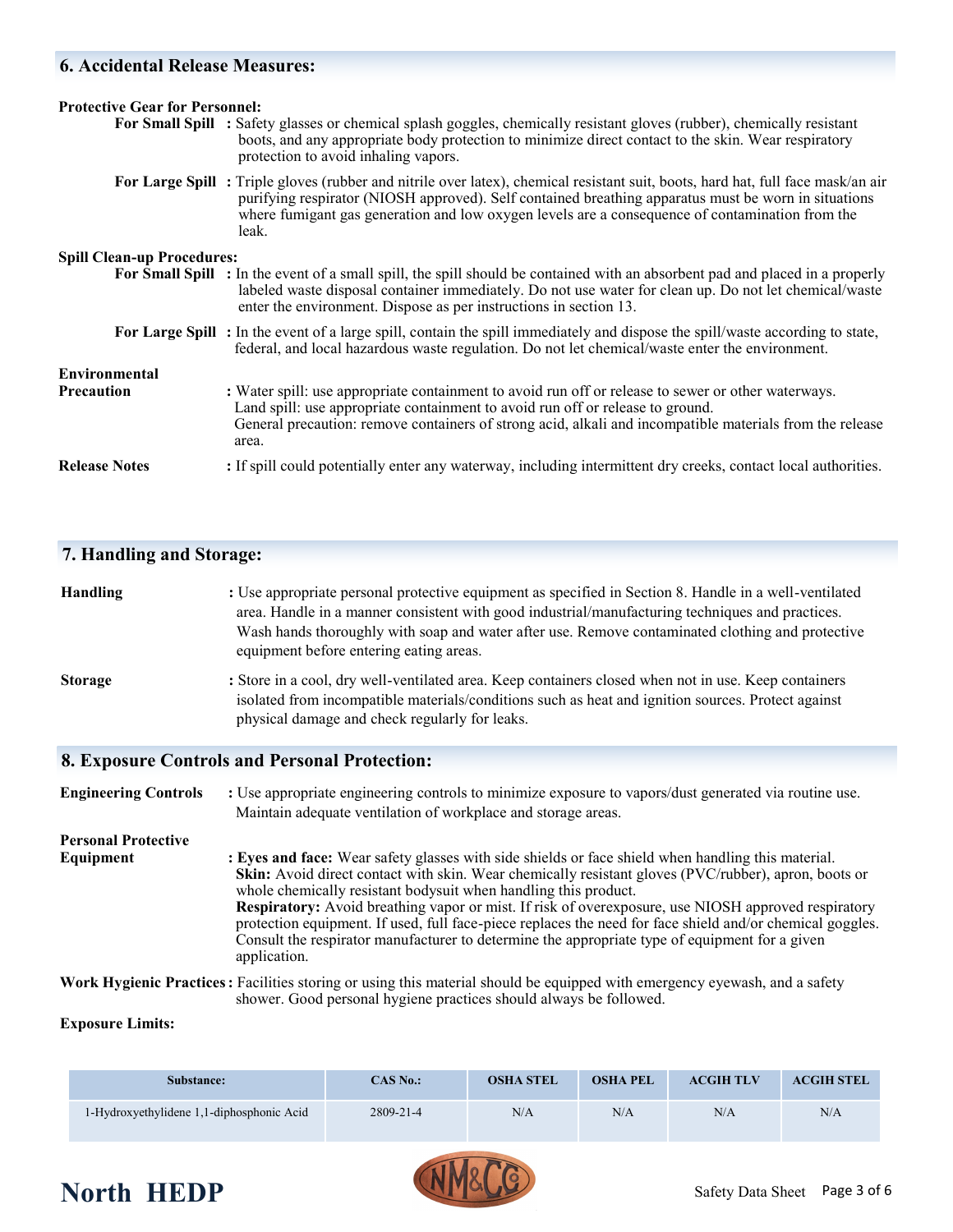## **9. Chemical and Physical Properties:**

| Appearance              | : Clear Liquid                | Lower Explosive Limit : Not explosive |                                            |
|-------------------------|-------------------------------|---------------------------------------|--------------------------------------------|
| Odor                    | : Slight caramel odor         | <b>Upper Explosive Limit</b>          | : Not explosive                            |
| <b>Odor threshold</b>   | : Not available               | <b>Vapor Pressure</b>                 | : 17 mmHg @ $20 °C$                        |
| Color                   | : Colorless to Pale Yellow    | <b>Vapor Density</b>                  | : (Air = 1): 1.46 g/cm <sup>3</sup> @ 20°C |
| pH (1% Solution)        | : < 2.5                       | <b>Specific Gravity</b>               | : $1.400 - 1.480$ @ 25°C                   |
| <b>Melting Point</b>    | $\therefore$ >-25°C           | <b>Solubility</b>                     | : Soluble in water                         |
| <b>Freezing Point</b>   | : $\leq$ -25 $\degree$ C      | <b>Partition Coefficient</b>          |                                            |
| <b>Boiling Range</b>    | $:105\textdegree C$           | n-octanol/water                       | : Not available                            |
| <b>Flash Point</b>      | : No data available           | <b>Auto Ignition Temp.</b>            | : Not available                            |
| <b>Ignition Temp.</b>   | : No data available           | <b>Molecular Weight</b>               | : 206                                      |
| <b>Evaporation Rate</b> | $:$ < 1 (n-Butyl Acetate = 1) |                                       |                                            |

## **10. Stability and Reactivity:**

| <b>Stability</b>                   | : The product is stable under recommended storage and handling conditions.                                                                                 |
|------------------------------------|------------------------------------------------------------------------------------------------------------------------------------------------------------|
| <b>Hazardous</b><br>Polymerization | : Polymerization will not occur.                                                                                                                           |
| <b>Hazardous</b>                   | <b>Decomposition Products</b> : Gives off hydrogen by reaction with metals. Oxides of carbon and oxides of phosphorous formed under<br>decomposition/fire. |
| <b>Materials to Avoid</b>          | : Corrodes base metals. Reacts with oxidizing substances, alkalies.                                                                                        |
| <b>Conditions to Avoid</b>         | : Avoid exposure to extreme temperatures, incompatible materials, & combustible materials.                                                                 |

### **11. Toxicological Information:**

| <b>Acute Oral Toxicity:</b>               |
|-------------------------------------------|
| $LD_{50}$ Oral - Rat: $> 2000$ mg/kg      |
| <b>Acute Inhalation Toxicity:</b>         |
| $LC_{50}$ Inhalation : No data available  |
| <b>Acute Dermal Toxicity:</b>             |
| $LD_{50}$ Dermal - Rabbit - >10,000 mg/kg |
| $LD_{50}$ Dermal - Rat - 7000 mg/kg       |
|                                           |

#### **Corrosion/Irritation:**

| <b>Skin</b><br>Eves                                                  | : Slightly irritating - Rabbit, Occlusive - 24h (IUCLID)<br>: Corrosive- Rabbit, 24h (IUCLID)<br><b>Remarks:</b> Severe discomfort, copious discharge, corneal ulceration, and destruction of the iris reported<br>in other eve irritation studies of rats. |                                                     |                                             |  |
|----------------------------------------------------------------------|-------------------------------------------------------------------------------------------------------------------------------------------------------------------------------------------------------------------------------------------------------------|-----------------------------------------------------|---------------------------------------------|--|
| Carcinogenicity<br><b>Mutagenicity</b><br><b>Teratogenic Effects</b> | : IARC, NTP, OSHA, ACGIH: Not listed<br>: No data available.<br>: No data available.                                                                                                                                                                        | <b>Sensitization</b><br><b>Reproductive Effects</b> | : No data available<br>: No data available. |  |
| <b>Routes of Exposure</b>                                            | : Eyes, Skin, Inhalation, Ingestion                                                                                                                                                                                                                         |                                                     |                                             |  |
| <b>Potential Health Effects:</b>                                     |                                                                                                                                                                                                                                                             |                                                     |                                             |  |

| Eyes       | : Causes serious eye damage.                                                                        |
|------------|-----------------------------------------------------------------------------------------------------|
| Skin       | : Can cause irritation to the skin.                                                                 |
| Inhalation | : May be harmful if inhaled. Can cause irritation to the respiratory tract and can induce coughing. |
| Ingestion  | : May be harmful if swallowed. Can cause slight irritation and discomfort.                          |
|            |                                                                                                     |



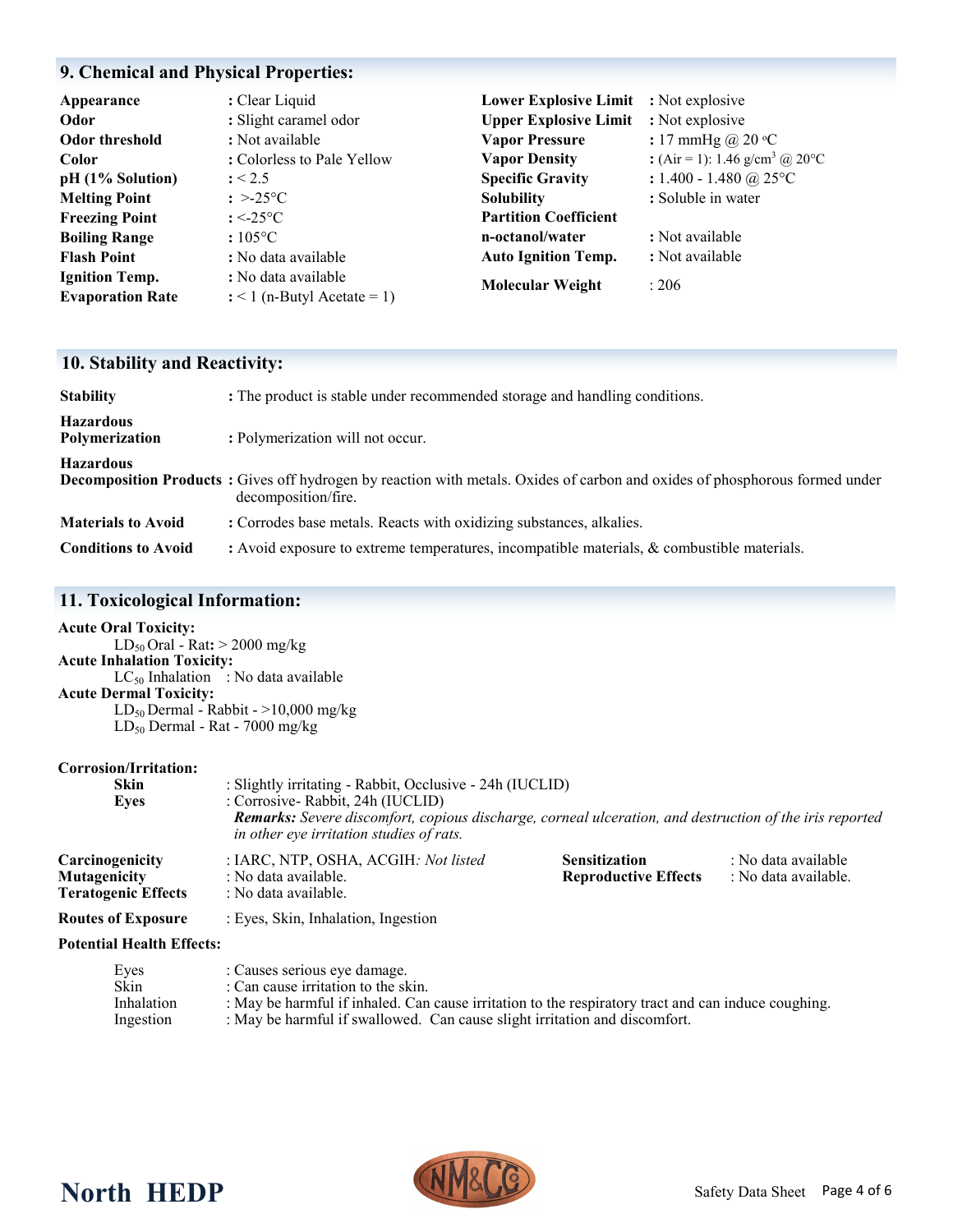### **12. Ecological Information:**

**All work practices must be aimed at eliminating environmental contamination.** 

| <b>Biodegradability in</b><br>Soil/Water   | : Not readily biodegradable $(T_{1/2} : 373 \text{ days})$ .                                                                                                                                                                                                                          |  |  |  |  |  |
|--------------------------------------------|---------------------------------------------------------------------------------------------------------------------------------------------------------------------------------------------------------------------------------------------------------------------------------------|--|--|--|--|--|
| <b>Bioaccumulative</b><br><b>Potential</b> | : No data available.                                                                                                                                                                                                                                                                  |  |  |  |  |  |
| <b>Terrestrial Ecotoxicity</b>             | : This material can be harmful or fatal to contaminated plants or animals, especially if large volumes are<br>released into the environments.                                                                                                                                         |  |  |  |  |  |
| <b>Aquatic Ecotoxicity (Acute)</b>         |                                                                                                                                                                                                                                                                                       |  |  |  |  |  |
| <b>Fish Toxicity</b>                       | : Rainbow trout (Oncorhynchus mykiss) - $LC_{50}(72h)$ - 200 mg/l<br>: Rainbow trout (Oncorhynchus mykiss) - NOEC (14d) -<br>$60 \text{ mg/l}$<br>: Bluegill Sunfish (Lepomis macrochirus) - $LC_{50}(96h)$ - 868 mg/l (OECD 202)<br>: Sheepshead minnow - $LC_{50}$ (96h) - 2180mg/l |  |  |  |  |  |
| <b>Aquatic Invertebrates</b>               | : Daphnia magna (Big Water Flea) $EC_{50}(48h) - 527$ mg/l (OECD 202)<br>: Daphnia magna (Big Water Flea) NOEC (21d) 6.8 mg/l                                                                                                                                                         |  |  |  |  |  |
| <b>Aquatic Plants</b>                      | : Algae - $EC_{50}$ (96h) - 3.0 mg/l<br>: Selenastrum capricornutum: NOEC (14d) - 13 mg/l                                                                                                                                                                                             |  |  |  |  |  |
| <b>Mobility in Soil</b>                    | : Terrestrial Component:<br>: Etidronic acid (anhydrous):<br>: Koc: $653-51600$ (acc. to soil type)<br>: Kd: $6.15 - 182$ (acc. to soil-type)<br>: Max. sewage sludge adsorption: >90%/24h<br>: K Neckar-water-sediment test: 2042                                                    |  |  |  |  |  |
| <b>Other Adverse Effects</b>               | : Do not allow to penetrate into soil, water bodies, or drains                                                                                                                                                                                                                        |  |  |  |  |  |

## **13. Disposal Considerations:**

| <b>Disposal Method</b>  | : Dispose of waste at an appropriate waste disposal facility according to current applicable laws and<br>regulations.                                                                                                          |
|-------------------------|--------------------------------------------------------------------------------------------------------------------------------------------------------------------------------------------------------------------------------|
| <b>For Large Spills</b> | : Contain material and call local authorities for emergency assistance.                                                                                                                                                        |
| <b>Product Disposal</b> | : Dispose of at a supervised incineration facility or an appropriate waste disposal facility according to<br>current applicable local, state and federal laws, regulations and product characteristics at time of<br>disposal. |
| <b>Empty Container</b>  | : Contaminated container should be labeled and disposed in accordance to local, state and federal laws and<br>regulations.                                                                                                     |
| <b>General Comments</b> | : Refer to section 6, accidental release measures for additional information.                                                                                                                                                  |

## **14. Transport Information:**

| <b>Regulatory</b><br><b>Information</b> | UN No. | <b>Proper Shipping Name</b>                                                        | <b>UN Class</b> | Packing<br>Group | Label                |
|-----------------------------------------|--------|------------------------------------------------------------------------------------|-----------------|------------------|----------------------|
| <b>US DOT</b>                           | 3265   | Corrosive Liquid, Acidic, Organic, N.O.S.<br>(Hydroxyethylidene diphosphonic acid) | 8               | III              | Corrosive<br>Sticker |
| <b>IMDG</b>                             | 3265   | Corrosive Liquid, Acidic, Organic, N.O.S.<br>(Hydroxyethylidene diphosphonic acid) | 8               | III              | Corrosive<br>Sticker |
| <b>JATA</b>                             | 3265   | Corrosive Liquid, Acidic, Organic, N.O.S.<br>(Hydroxyethylidene diphosphonic acid) | 8               | III              | Corrosive<br>Sticker |